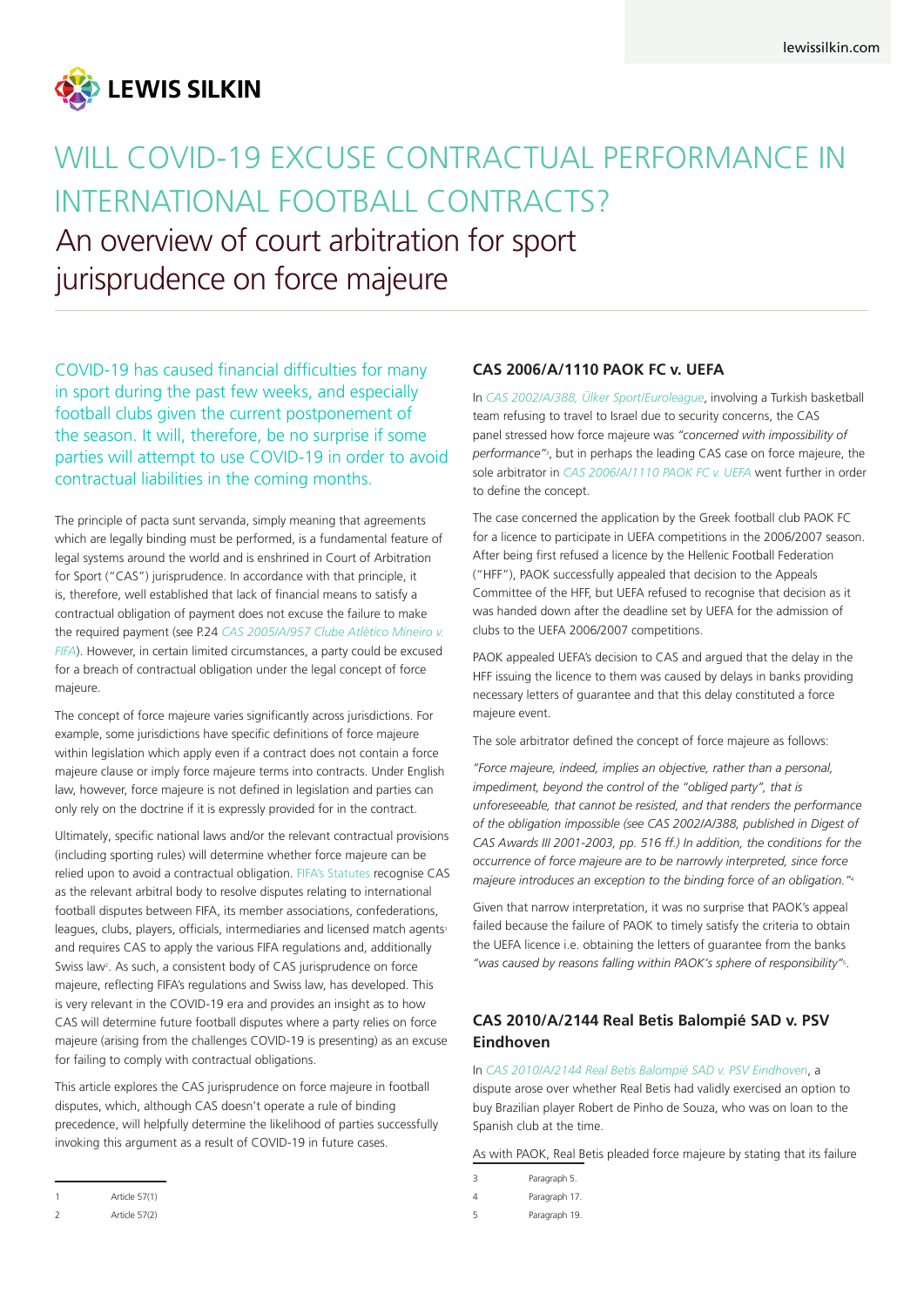to secure a bank guarantee meant that it was impossible for it to fulfil its contractual obligation to pay a transfer fee to PSV.

The CAS panel explained that:

*"force majeure is an event which leads to the non-performance of a part of a contract due to causes which are outside the control of the parties and which could not be avoided by exercise of due care. The unforeseen*  event must also have been unavoidable in the sense that the party seeking *to be excused from performing could not have prevented it."*<sup>6</sup>

Crucially the CAS Panel confirmed that:

*"force majeure is not intended to excuse any possible negligence or lack of diligence from a party, and is not applicable in cases where a party does not take reasonable steps or specific precautions to prevent or limit the effects of the external interference."*<sup>7</sup>

In light of the above, Real Betis' argument failed because it did not provide any evidence to prove that it could not obtain the bank guarantee and even if it did, it failed to prove that this was due to an unforeseen event beyond its control which took place after the date when the option was exercised.

#### **CAS 2014/A/3533 Football Club Metallurg v. UEFA**

In *CAS 2014/A/3533 Football Club Metallurg v. UEFA* the adjudicatory chamber of the UEFA Club Financial Control Body found that Football Club Metallurg from the Ukraine had breached UEFA's Club Licensing & Financial Fair Play Regulations because it had overdue payables towards other football clubs. FC Metalurg were, therefore, fined and excluded from participating in UEFA competitions for three seasons unless it was able to prove by a set date that it had paid the overdue payables in the sum of €890,000. The club subsequently agreed instalment arrangements with the clubs which it owed monies to, but UEFA concluded that the overdue amounts had only been deferred and therefore not paid by the due date. FC Metalurg's exclusion from UEFA competitions was, therefore, effective immediately.

On appeal to CAS, one of FC Metalurg's arguments was that it was impossible to pay the overdue payables to the various clubs (who were all based outside of Ukraine) by the set deadline because of financial problems and the problematical social and political environment in Ukraine. This apparently included difficulties in making overseas payments. The sole arbitrator noted that in accordance with Swiss law and CAS jurisprudence, such as *CAS 2005/A/957 Clube Atlético Mineiro v. FIFA*, financial problems or the lack of financial means cannot be invoked as a justification for the non-compliance with an obligation. It also applied the definition of force majeure given by the sole arbitrator in *CAS 2006/A/1110 PAOK FC v. UEFA*.

In light of that definition, the sole arbitrator did not find that the situation invoked by Metallurg was a case of force majeure since there was no evidence to prove that the situation in the Ukraine did not prevent Metallurg from paying its creditors, especially as the club made some payments under the instalment arrangements agreed with other clubs<sup>8</sup>. In this respect, the sole arbitrator was comforted by the CAS award in *CAS 2008/A/1621 Iraqi Football Association vs. FIFA & Qatar Football Association* where it was held that *"it shall be stated that the mere reference to a general situation of troubles in a concrete place is not enough to justify a breach on the basis of exceptional circumstances as the force majeure. The party asking for its application shall duly identify and* 

8 Paragraph 61

*accredit which specific and precise fact prevented it to perform a certain activity"*.<sup>9</sup>

### **CAS 2015/A/3909 Club Atlético Mineiro v. FC Dynamo Kyiv**

The case of *CAS 2015/A/3909 Club Atlético Mineiro v. FC Dynamo Kyiv* concerned a non-payment of a transfer fee by Atlético Mineiro.

Atlético Mineiro accepted that it did not pay the transfer fee but explained that it encountered enormous financial difficulties due to very old tax debts caused by its previous management and as a result they were unable to pay the amounts owed to Dynamo Kiev as its difficulties led to a sudden block of its credits and funds by the Brazilian Treasury Department. Atletico Mineiro argued that this constituted force majeure as the debts and the risk of the block on its funds *"were not well known by its actual executive boards of the Appellant at the time of signing the Transfer Agreement with the Respondent"*10 and so it was impossible to foresee that it would be suffering serious financial difficulties on the date the transfer fee was due. The CAS panel dismissed Atletico Mineiro's arguments for several reasons.

The CAS panel took into account the previous CAS jurisprudence and noted:

*"that the legal concept of force majeure is widely and internationally accepted and… As a general rule it could be said that, under some extraordinary and limited circumstances, a party who does not fulfil a contractual obligation could be excused for his breach in case he proves that such breach is due to the concurrence of an event or an impediment that is not only beyond his control (and that he cannot avoid to overcome) but also that could not have been reasonably expected or taken into account when he assumed the relevant obligation that has been breached."*<sup>11</sup>

As the applicable law to the dispute was Swiss law, the CAS panel stressed how the concept of force majeure is also valid and applicable under Swiss law. According to the jurisprudence of the Swiss Federal Tribunal (2C\_579/2011), *"Force majeure takes place in the presence of extraordinary and unforeseeable events that occur beyond the sphere of activity of the person concerned and that impose themselves on him/her in an irresistible manner"*.<sup>12</sup>

The admission from Atlético Mineiro that it had *"very old tax debts"* meant that the blocking of its accounts by the Brazilian Treasury Department was its responsibility even if this might have been caused by previous management. In light of this, the CAS panel found that the financial difficulties of Atlético Mineiro were caused by its own conduct and voluntary behaviour which could not justify the breach of Atlético Mineiro's obligations.

#### **CAS 2016/A/4402 Panthrakikos FC v. FIFA**

The case of *CAS 2016/A/4402 Panthrakikos FC v. FIFA* concerned the nonpayment of training compensation which led to disciplinary proceedings and a fine being imposed by the FIFA Disciplinary Committee and potential sporting sanctions if the debt remained unpaid.

On appeal to CAS, Panthrakikos FC accepted the debt owed but explained that this was due to a significant amount of cash being stolen from

| 9  | Paragraph 62. |
|----|---------------|
| 10 | Paragraph 47. |
| 11 | Paragraph 72. |

12 Paragraph 73.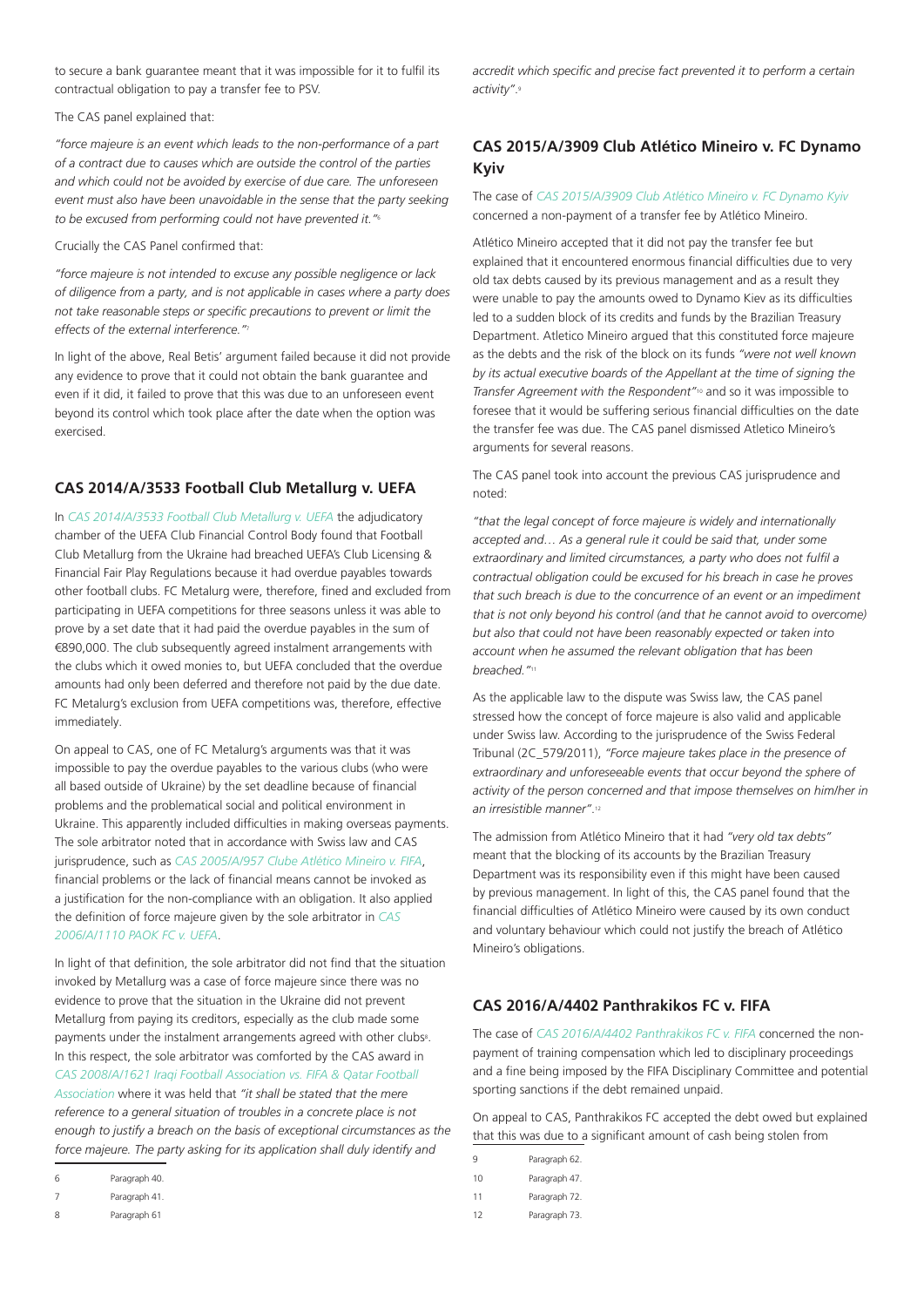its offices which was unexpected and unforeseen. Also, following this incident, it intended to pay the outstanding amounts however the Greek Government introduced urgent legislation imposing strict restrictions on the international transfers of capital through Greek banks. Within this legislation, the international transfer of capital through Greek banks was only possible with approval from a specialist committee and so it asked the FIFA Disciplinary Committee to suspend the disciplinary proceedings as it was unable to make the payments until it obtained approval. In those circumstances, Panthrakikos FC argued that disciplinary proceedings should not have commenced and that the sanctions imposed were disproportionate.

The burglary at the club's offices was not supported by any shred of evidence and even if it was, the CAS panel held that it would not have excused the club's failure to comply given the well-known principle that financial difficulties to satisfy an obligation of payment does not excuse the failure to make the required payment.

In terms of whether the restrictions on the transfer of capital via Greek banks constituted an event of force majeure that could be legitimately invoked as an adequate and sufficient ground for not imposing sanctions on Panthrakikos FC, the CAS panel noted that the operation of the Greek banking sector was indeed placed under strict regulatory restrictions, however it concluded that these restrictions did not result in an outright ban on all international transfers of capital. In particular, international payments and transfers of capital abroad were made possible in certain instances and for specific purposes upon authorisation and approval by the specialist committee, which the club was aware of. Therefore, the club did not prove that the Greek legislation was an absolute obstacle to the transfer of capital which prevented it from settling its outstanding debt. It could not, therefore, invoke a situation of force majeure.

# **CAS 2017/A/5496 FK Olimpik Sarajevo v. FIFA, Football Association of Bosnia and Herzegovina, NK Sesvete and Croatian Football Federation**

The case of *CAS 2017/A/5496 FK Olimpik Sarajevo v. FIFA, Football Association of Bosnia and Herzegovina, NK Sesvete and Croatian Football Federation* concerned the non-payment by FK Olimpik Sarajevo of training compensation to Croatian club, Sesvete. Initially FIFA's dispute resolution chamber issued a decision ordering Olimpik to pay the Croatian club, EUR 60,000.The failure by Olimpik to comply with that order led to further disciplinary proceedings being commenced and a fine being imposed by the FIFA disciplinary committee as well as possible sporting sanctions in the event that the debt remained unpaid.

Olimpik did not contest its failure to comply with the order but appealed to CAS, pointing out that its financial situation drastically got worse as it was relegated to a lower division resulting in the loss of many sponsors and other economic benefits. As a result, it claimed that it was unable to comply with the decision due to force majeure.

The sole arbitrator was not convinced by the arguments put forward by Olimpik. First of all, it failed to provide any tangible evidence to prove that it was prevented from complying with the decision passed by the FIFA DRC for reasons beyond the sphere of its responsibility. In addition, after applying the previous CAS jurisprudence, in particular the well-established principle that a lack of financial means to satisfy a contractual obligation of payment does not excuse the failure to make the required payment, the sole arbitrator concluded that the alleged financial difficulties of Olimpik following its relegation cannot be considered force majeure.

This decision followed the earlier *CAS case of CAS 2016/A/4692 Kardemir Karabükspor Kulübü Dernegi v. UEFA* in which the sole arbitrator also found that relegation does not constitute force majeure, a possible excuse or a mitigating circumstance which might justify breach of a contractual obligation.

#### **CAS 2018/A/5537 Zamalek Sporting Club v. FIFA**

Zamalek Sporting Club was previously ordered by *CAS in 2013/A/3426 Zamalek SC v. Manuel Agogo* to pay its former player Manuel Agogo the sum of EUR 720,736 plus interest as compensation for breach of contract. The club appealed the CAS award to the Swiss Federal Tribunal, which dismissed the appeal in its entirety. As Zamalek did not pay the full sum owed to the player, disciplinary proceedings were commenced against Zamalek and a fine was imposed by the FIFA disciplinary committee as well as possible sporting sanctions in the event that the debt remained unpaid.

Zamalek appealed the disciplinary decision to *CAS* and accepted the debt was owed, but claimed it was impossible to comply with its obligation to pay because following the economic crisis in Egypt at the end of 2016, the Central Bank of Egypt required exceptional approvals in relation to international payments and, therefore, the transfer of money could not be completed due to force majeure. Such restrictions were limited to a yearly amount of USD 100,000 and a cap on depositing foreign currencies was established in the maximum amount of USD 10,000 per day or USD 50,000 per month. Zamalek argued that this was out of its control and not due to its fault or negligence.

After summarising the above CAS jurisprudence on force majeure, the CAS panel concluded that whilst Egypt did suffer an economic crisis which led to banking restrictions at that time, those restrictions did not result in an outright ban on all international bank transfers as international payments and transfers abroad were still possible for specific purposes with exceptional approval from the Egyptian authorities and/or the Central Bank of Egypt. The club failed to submit any relevant documentation evidencing its request for exceptional approvals to make international transfers and in addition the CAS panel was aware that the club was able to make several international payments in foreign currencies to the player during the relevant period. The panel further observed that according to a FIFA TMS report, Zamalek signed a number of transfer agreements in order to sign players during the period of time when it was allegedly prevented from making international payments to the player. Zamalek tried to adduce evidence to show that the transfer fees in question were not paid, but the panel rejected this request and deemed it irrelevant because it had concluded a transfer agreement for an amount it allegedly was not able to pay.

Consequently, the panel found that Zamalek had *"failed to discharge its burden of proof, as it did not sufficiently establish that the restrictions by the Central Bank of Egypt and the Egyptian authorities in force since January 2014, as well as the seizure of its bank accounts, constituted an absolute obstacle to the transfer of capital that prevented it from settling its outstanding debt to the Player under the CAS Award"*13. Also, it was important that the events relied upon by Zamalek to plead force majeure took place after Zamalek had already defaulted on its financial obligations under the CAS Award. As a result, it could not benefit from a situation that occurred after its default and use it as a ground for defence.

The same force majeure argument by Zamalek failed for exactly the same reasons in the very similar case of *CAS 2018/A/5779 Zamalek Sporting Club v. FIFA*.

<sup>13</sup> Paragraph 81.